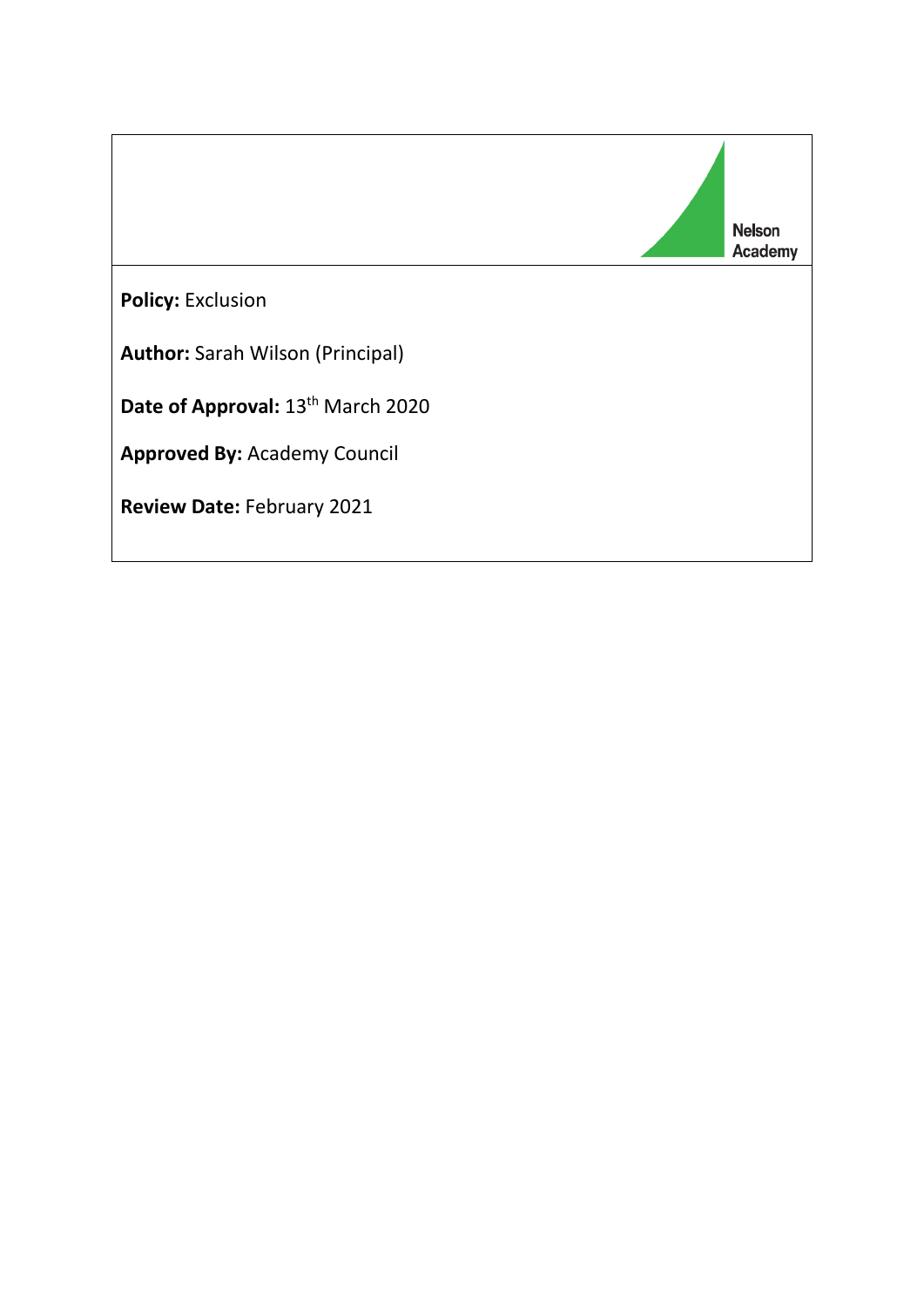# **Exclusions Policy**

## **Rationale**

This policy, which should be read alongside our Behaviour Policy, deals with the practice which informs the Academy's use of exclusion. It is underpinned by the shared commitment of all members of the school community to achieve two important aims:

1 – To ensure the safety and well-being of all members of the school community, and to maintain an appropriate educational environment in which all can learn and succeed

2 – To realise the aim of reducing the need to use exclusion as a sanction

## **Introduction**

The decision to exclude a pupil will be taken in the following circumstances:

- In response to a serious breach of the Academy's Behaviour Policy
- In response to persistent breaches of the Academy's Behaviour Policy
- If allowing the pupil to remain in school would seriously harm the education or welfare of the pupil or others in school (children, staff and visitors)

Exclusion is an extreme sanction and is only administered by the Principal, or an Assistant Principal in the Principal's absence.

Exclusion, whether fixed term or permanent, may be used for any of the following, all of which constitute examples of unacceptable conduct, and are infringements of the Academy's Behaviour Policy. Taken from our 'Sanctions/Consequences for Unacceptable Behaviour Grid' (see Behaviour Policy Appendix 1):

- Swearing/use of abusive language to other child or adult including racism
- Violence and deliberate physical abuse of another child or adult
- Defiance including rude behaviour, answering back, refusing to follow an instruction
- Causing disruption to class through inappropriate behaviour/actions
- Bullying
- "Winding up"/provocative behaviour e.g. name calling
- Vandalism to school or other people's property

This is not an exhaustive list and there may be other situations where the Principal makes the judgement that exclusion is an appropriate sanction.

#### **Exclusion procedure**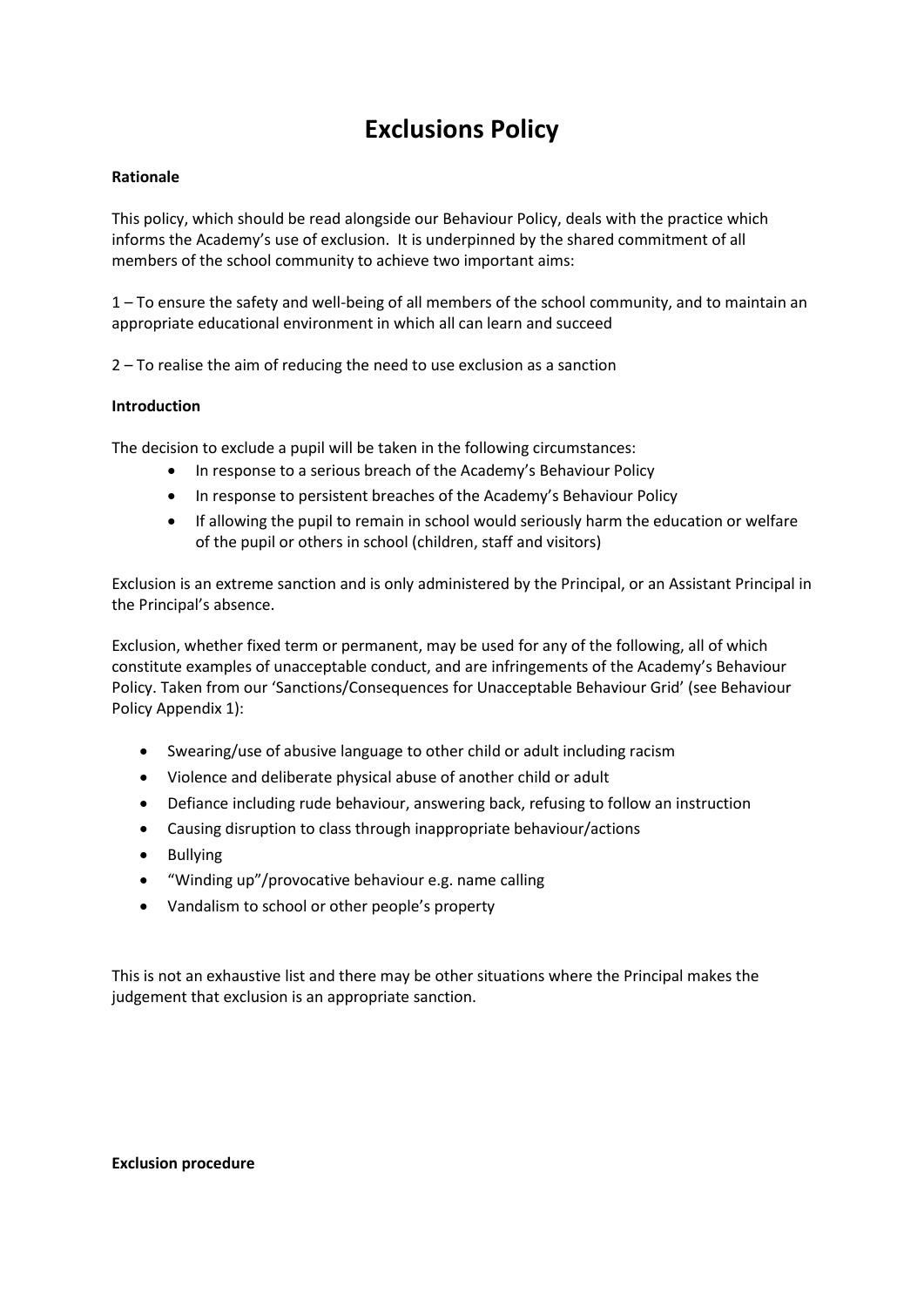Our exclusions will usually be of a fixed term nature and will be of short duration (usually between one and three days). The DFE regulations allow the Principal to exclude a pupil for one or more fixed periods not exceeding 45 school days in any one academic year.

The Local Governing Body will review promptly all fixed term exclusions that would lead to a pupil being excluded for over 15 days in a school term or missing a public examination.

A reintegration to school meeting will be held following the expiry of the fixed term exclusion. This will involve the Principal and other staff where appropriate, parents/carers and the pupil.

During the course of a fixed term exclusion where the pupil is to be at home, parents are advised that the pupil is not allowed on the school premises, and that daytime supervision is their responsibility, as parents/carers.

The Academy will consider police involvement for offences such as those involving offensive weapons\* or drugs.

*\* Offensive weapons are defined in the prevention of Crime Act 1953 as "any article made or adapted for causing injury to the person; or intended by the person having it with him/her for such use by him/her."* 

Exclusion will not be imposed instantly unless there is an immediate threat to the safety of others in the school or the pupil concerned. Before deciding whether to exclude a student for a fixed period the Principal will:

- Ensure appropriate investigations have been carried out
- Consider all the evidence available to support the allegations taking into account the Behaviour Policy, Equal Opportunity and Race Equality Policies
- Allow the pupil to share his/her version of events if appropriate
- Check whether the indecent may have been provoked, for example by bullying or by racial harassment

If the Principal is satisfied that on the balance of probabilities the pupil did what he or she is alleged to have done, exclusion will be the outcome.

## **Exercise of discretion**

In reaching a decision, the Principal will always look at each case on its own merits.

1. The gravity of the incident, or series of incidents, and whether it constitutes a serious breach or persistent breach of the Academy's Behaviour Policy and

2. The effect that the student remaining in the school would have on the education and welfare of other pupils and staff.

## **Behaviour Outside School**

Pupil's behaviour outside school on school 'business', for example school trips and journeys, away school sports fixtures or learning in other settings is subject to the Academy's Behaviour Policy.